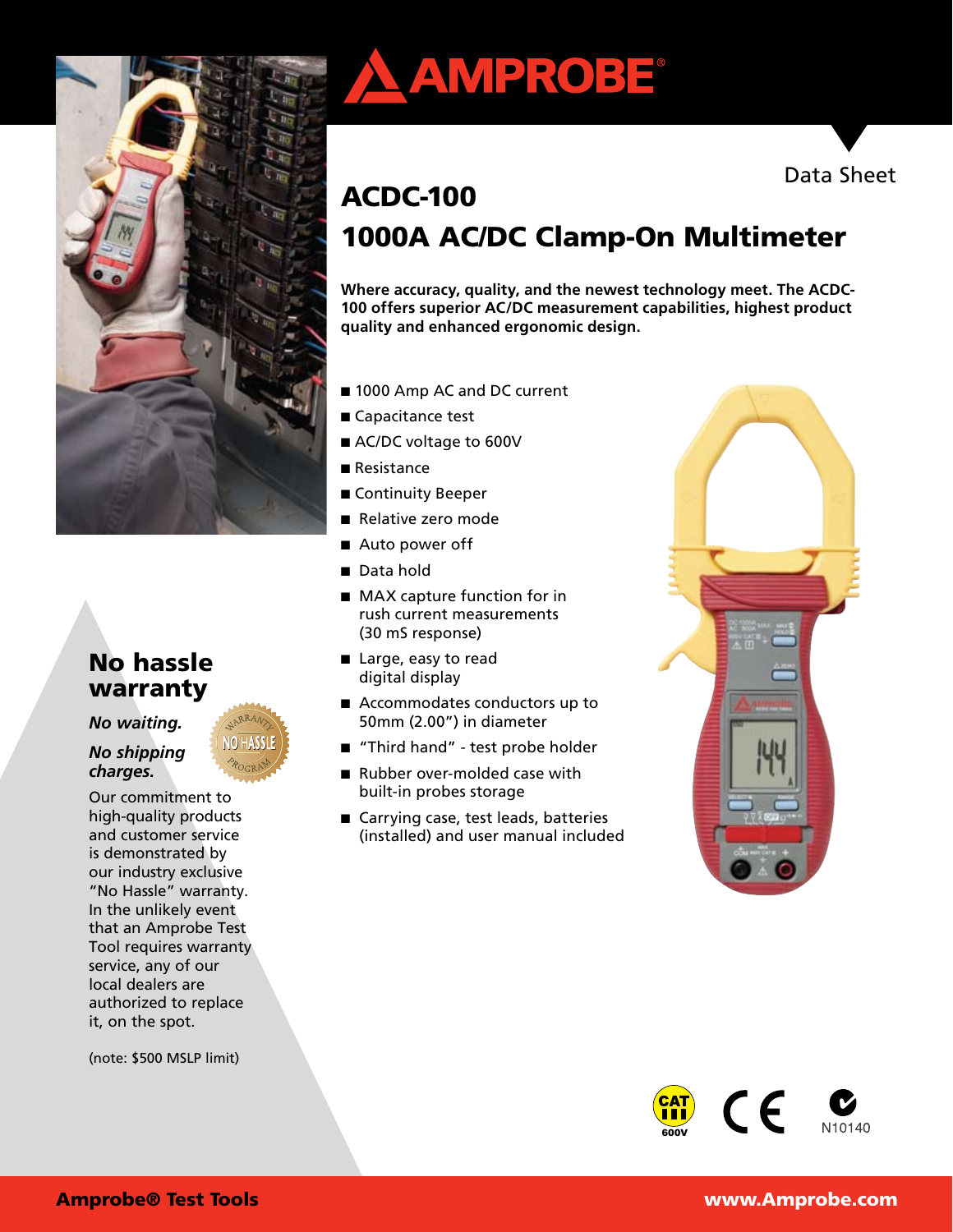

# 1000A ACDC-100 AC/DC Clamp-On Multimeter **Data Sheet**

**Electrical Specifications** Accuracy is ±(% reading digits + number of digits) or otherwise specified, at 23°C ± 5°C & less than 75% R.H.

| <b>Function</b>                                                                        | Range                                                                                                                              | <b>Accuracy</b>               |
|----------------------------------------------------------------------------------------|------------------------------------------------------------------------------------------------------------------------------------|-------------------------------|
| <b>DC Voltage</b>                                                                      |                                                                                                                                    |                               |
|                                                                                        | 400.0 mV                                                                                                                           | $0.3% + 3d$                   |
|                                                                                        | 4.000V, 40.00V, 400.0V                                                                                                             | $0.5% + 3d$                   |
|                                                                                        | 600V                                                                                                                               | $1.0% + 4d$                   |
| NMRR:                                                                                  | >50dB @ 50/60Hz                                                                                                                    |                               |
| CMRR:                                                                                  | >120dB @ DC, 50/60Hz, Rs=1kΩ                                                                                                       |                               |
| Input Impedance:                                                                       | 10M $\Omega$ , 30pF nominal (1000M $\Omega$ for 400.0mV range)                                                                     |                               |
| <b>AC Voltage</b>                                                                      |                                                                                                                                    |                               |
| $50$ Hz ~ $500$ Hz                                                                     | 400.0mV 1)                                                                                                                         | $4.0% + 4d$                   |
| $50$ Hz ~ 60Hz                                                                         | 4.000V, 40.00V, 400.0V                                                                                                             | $1.0\% + 4d$                  |
| $60$ Hz ~ $500$ Hz                                                                     | 4.000V, 40.00V, 400.0V                                                                                                             | $1.5% + 4d$                   |
| $50$ Hz ~ $500$ Hz                                                                     | 600V                                                                                                                               | $2.0% + 4d$                   |
| CMRR:                                                                                  | >60dB @ DC to 60Hz, Rs=1kΩ                                                                                                         |                               |
| Input Impedance:                                                                       | $10M\Omega$ , $30pF$ nominal                                                                                                       |                               |
| <sup>1)</sup> Selection by RANGE button manually, and is specified from AC 40mV and up |                                                                                                                                    |                               |
| Resistance                                                                             |                                                                                                                                    |                               |
|                                                                                        | $400.0\Omega$                                                                                                                      | $0.8% + 6d$                   |
|                                                                                        | 4.000k $\Omega$ , 40.00k $\Omega$ , 400.0k $\Omega$                                                                                | $0.6% + 4d$                   |
|                                                                                        | $4.000M\Omega$                                                                                                                     | $1.0% + 4d$                   |
|                                                                                        | 40.00MΩ                                                                                                                            | $2.0% + 4d$                   |
| Open Circuit Voltage:                                                                  | 0.4VDC typical                                                                                                                     |                               |
| <b>Audible Continuity Tester</b>                                                       |                                                                                                                                    |                               |
| Open Circuit Voltage:                                                                  | 0.4VDC typical                                                                                                                     |                               |
| Range: $400.0\Omega$ ; Accuracy:<br>Audible threshold:                                 | $1.5% + 6d$<br>between 10 $\Omega$ and 120 $\Omega$ .                                                                              |                               |
| <b>Diode Tester</b>                                                                    |                                                                                                                                    |                               |
| Open Circuit Voltage                                                                   | Test Current (Typical)                                                                                                             |                               |
| $< 1.6$ VDC                                                                            | 0.4 <sub>m</sub> A                                                                                                                 |                               |
| Capacitance                                                                            |                                                                                                                                    |                               |
|                                                                                        | 500.0nF, 5.000µF, 50.00µF,                                                                                                         |                               |
|                                                                                        | 500.0µF, 3000µF <sup>1)</sup>                                                                                                      | $3.5\% + 6d^{2}$              |
| <sup>1)</sup> Additional 50.00nF range accuracy is not specified                       |                                                                                                                                    |                               |
| <sup>2)</sup> Accuracies with film capacitor or better                                 |                                                                                                                                    |                               |
| warning voltage of approximately 2.4V                                                  | 3) Specified with battery voltage above 2.8V (approximately half full battery). Accuracy decreases gradually to 12% at low battery |                               |
| <b>DC Current (Clamp-on)</b>                                                           |                                                                                                                                    |                               |
| 400.0A                                                                                 | $0.0A - 400.0A$                                                                                                                    | $1.5\% + 4d$ 1) 2)            |
| 1000A                                                                                  | $400A - 800A$                                                                                                                      | $1.5\% + 4d$ <sup>1) 2)</sup> |
|                                                                                        | $800A - 900A$                                                                                                                      | $2.0\% + 4d$ 1) 2)            |
|                                                                                        | $900A - 1000A$                                                                                                                     | $5.0\% + 30d$ 1) 2)           |
| 1) Induced error from adjacent current-carrying conductor: < 0.01A/A                   |                                                                                                                                    |                               |
|                                                                                        | 2) A Zero mode must be applied to zero the unit before measurement to ensure accuracy. This is particularly important below 20A.   |                               |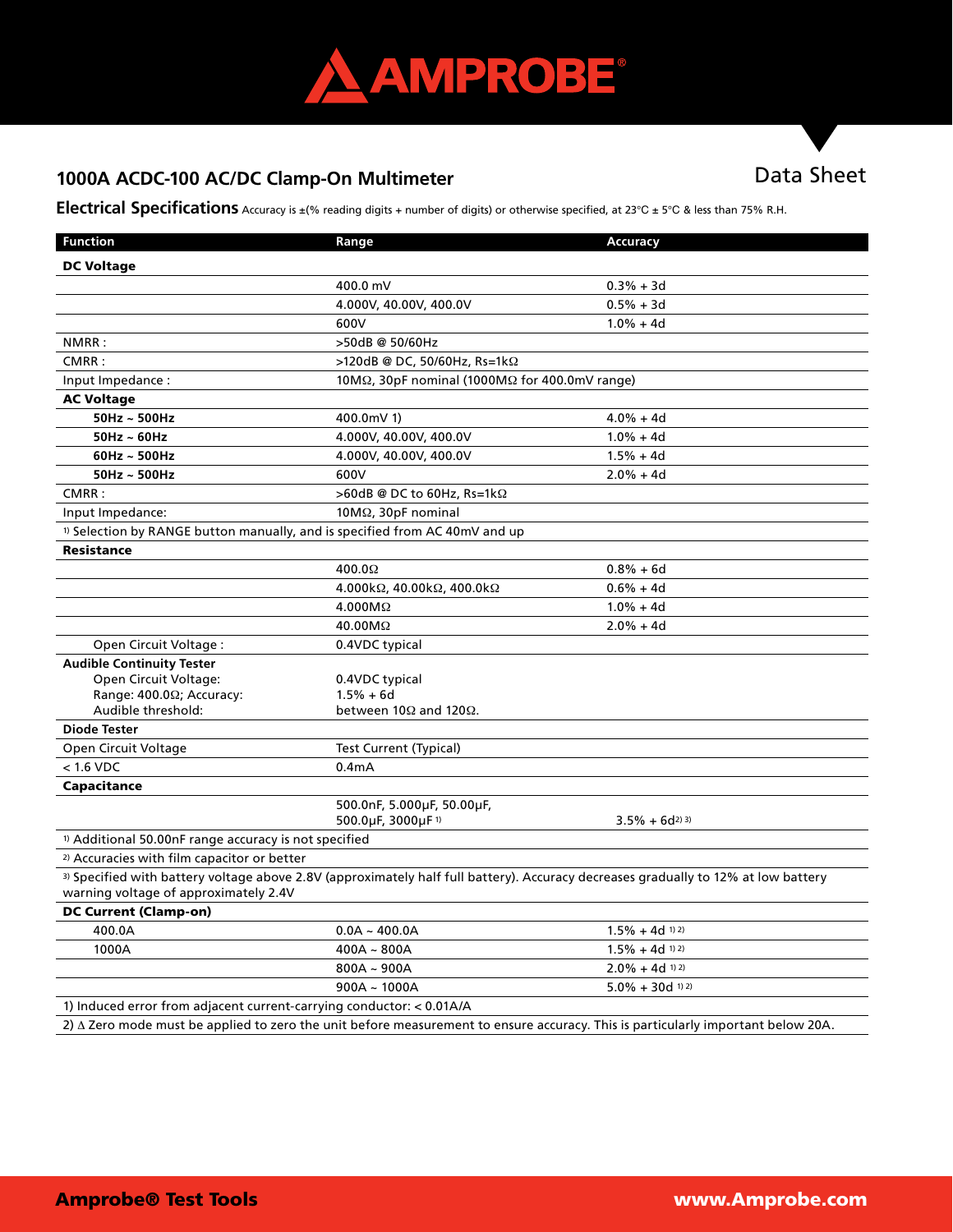

# 1000A ACDC-100 AC/DC Clamp-On Multimeter **Data Sheet**

| <b>Function</b>                                                                                                                 | Range                                | Accuracy                    |
|---------------------------------------------------------------------------------------------------------------------------------|--------------------------------------|-----------------------------|
| <b>AC Current (Clamp-on)</b>                                                                                                    |                                      |                             |
| 400.0A                                                                                                                          |                                      |                             |
|                                                                                                                                 | $15Hz \sim 40Hz$                     | $2.0\% + 5d$ 1)             |
|                                                                                                                                 | $40$ Hz ~ 200Hz                      | $1.5\% + 5d$ 1)             |
|                                                                                                                                 | 200Hz ~ 400Hz @ $<$ 50A 2)           | $1.5\% + 5d$ 1)             |
|                                                                                                                                 | 400Hz ~ 1kHz @ $<$ 50A <sup>2)</sup> | $2.0\% + 5d$ <sup>1)</sup>  |
| 800A                                                                                                                            |                                      |                             |
|                                                                                                                                 | 15Hz ~ 40Hz @ 400A ~ 600A            | $2.0\% + 5d$ 1)             |
|                                                                                                                                 | $40$ Hz ~ 100Hz @ 400A ~ 600A        | $1.5\% + 4d$ 1)             |
|                                                                                                                                 | $15Hz \sim 60Hz$ @ 600A ~ 800A       | $5.0\% + 30d$ <sup>1)</sup> |
| <sup>1)</sup> Induced error from adjacent current-carrying conductor: $< 0.01A/A$                                               |                                      |                             |
| <sup>2)</sup> Accuracy is specified at <50A in this frequency bandwidth due to limited calibrator output capability for testing |                                      |                             |

### **General Specifications**

| Display:                                                                                                                                                                           | 3-3/4 digits 4000 counts LCD display                                                                                      |  |
|------------------------------------------------------------------------------------------------------------------------------------------------------------------------------------|---------------------------------------------------------------------------------------------------------------------------|--|
| <b>Update Rate:</b>                                                                                                                                                                | 3 per second nominal                                                                                                      |  |
| Polarity:                                                                                                                                                                          | Automatic                                                                                                                 |  |
| Low Battery:                                                                                                                                                                       | Below approx. 2.4V                                                                                                        |  |
| <b>Operating Temperature:</b>                                                                                                                                                      | $0^{\circ}$ C to $40^{\circ}$ C                                                                                           |  |
| <b>Relative Humidity:</b>                                                                                                                                                          | Maximum relative humidity 80% for temperature up to 31°C decreasing linearly to 50% relative<br>humidity at 40°C          |  |
| Altitude:                                                                                                                                                                          | Operating below 2000m                                                                                                     |  |
| <b>Storage Temperature:</b>                                                                                                                                                        | -20°C to 60°C, < 80% R.H. (with battery removed)                                                                          |  |
| <b>Temperature Coefficient:</b>                                                                                                                                                    | nominal 0.15 x (specified accuracy)/ °C @(0°C -18°C or 28°C -40°C), or otherwise specified                                |  |
| Sensing:                                                                                                                                                                           | Average sensing                                                                                                           |  |
| Safety:                                                                                                                                                                            | Meets EN61010-1:2001; IEC61010-2-032(2002), EN61010-2-032(2002), UL61010B-2-032(2003)<br>Category III 600 Volts AC & DC.  |  |
| <b>Transient protection:</b>                                                                                                                                                       | 6.5kV (1.2/50µs surge) for all models                                                                                     |  |
| <b>Pollution degree:</b>                                                                                                                                                           | 2                                                                                                                         |  |
| E.M.C.:                                                                                                                                                                            | <b>Meets EN61326-1</b>                                                                                                    |  |
| In an RF field of 3V/m:<br>Capacitance function is not specified Other function ranges: Total Accuracy = Specified Accuracy + 45 digits<br>Performance above 3V/m is not specified |                                                                                                                           |  |
| <b>Overload Protections:</b>                                                                                                                                                       |                                                                                                                           |  |
| Clamp-on jaws: DC 1000A or AC 800A rms continuous + & COM terminals (all functions) : 600VDC/VAC rms                                                                               |                                                                                                                           |  |
| <b>Power Supply:</b>                                                                                                                                                               | standard 1.5V AAA Size (NEDA 24G or IEC R03) battery X 2; or 1.5V<br>AAA Size (NEDA 24A or IEC LR03) alkaline battery X 2 |  |
| <b>Power Consumption:</b>                                                                                                                                                          | typical 11mA for ACA/DCA and 2.9mA for other functions                                                                    |  |
| <b>APO Timing:</b>                                                                                                                                                                 | Idle for 30 minutes                                                                                                       |  |
| <b>APO Consumption:</b>                                                                                                                                                            | typical 10µA                                                                                                              |  |
| <b>Dimension:</b>                                                                                                                                                                  | L227mm X W78mm X H40mm                                                                                                    |  |
| Weight:                                                                                                                                                                            | 290 qm approx                                                                                                             |  |
| Jaw opening & Conductor diameter:                                                                                                                                                  | 50mm max                                                                                                                  |  |